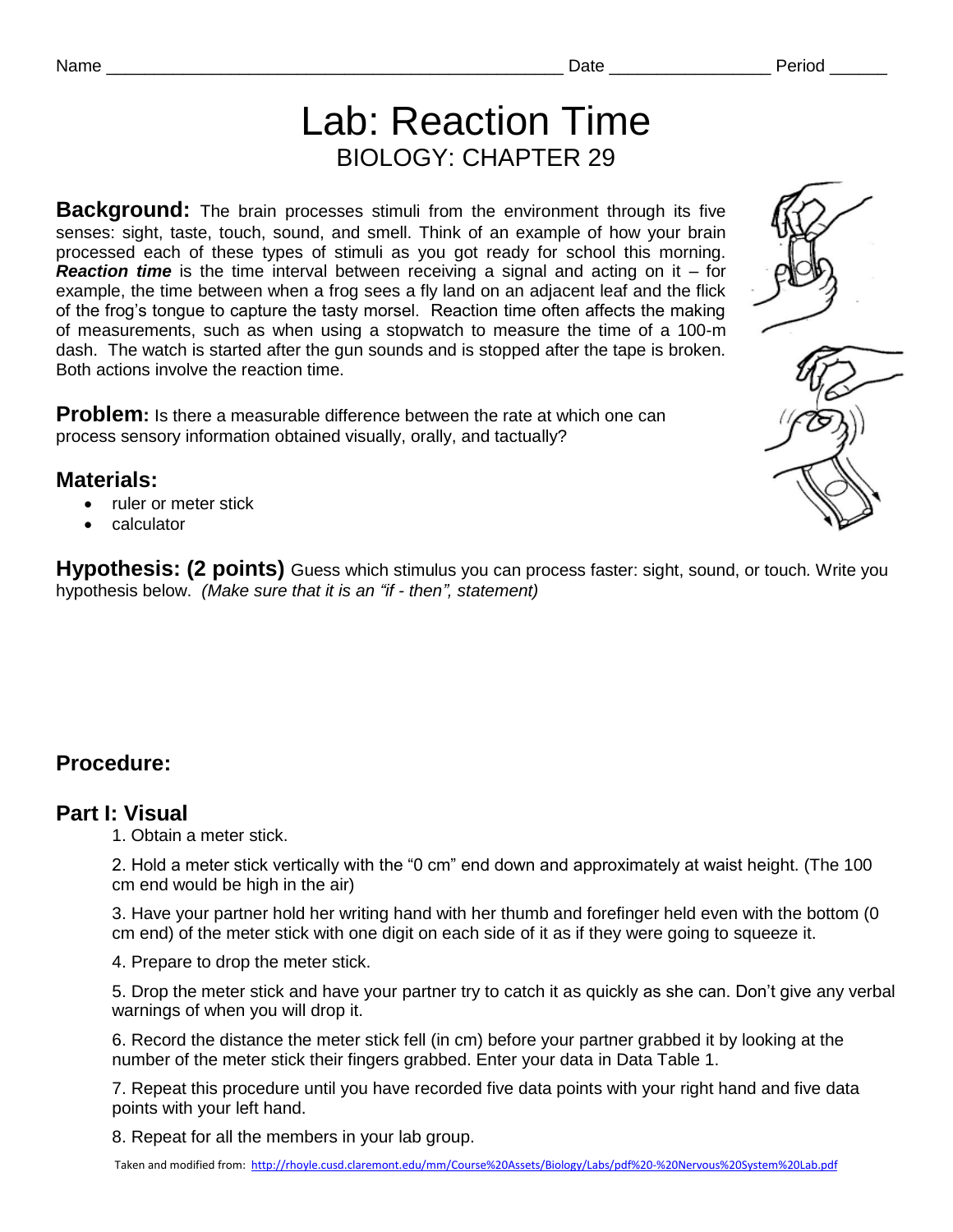### **Part II: Auditory**

9. Repeat the procedure above, but this time has the "catcher" close his or her eyes. The dropper indicates when the meter stick is dropped by saying "Now". It is very important that the dropper says, "Now" exactly when the meter stick is dropped.

10. Record the distance the meter stick fell (in cm) in Data Table 1.

11. Repeat the exercise for the other partners.

### **Part III: Tactile**

12. This time, the catcher closes his or her eyes again, and the dropper indicates the meter stick is being dropped by tapping the catcher on the shoulder.

13. Record the distance the meter stick fell (in cm) in Data Table 1.

14. Repeat the exercise for the other partners.

**Data Table: (10 points)** Use the following table to collect your data. Use the following physics equation below to covert the distance traveled in centimeters (**d**) into time in seconds (**t**) when you calculate averages for each individual and for the entire group.

$$
t = 0.045\sqrt{d}
$$

|            | <b>Data Table 1: Response Scores</b>                       |                         |   |                                                                                             |   |                          |   |   |                                                    |                |   |   |  |  |
|------------|------------------------------------------------------------|-------------------------|---|---------------------------------------------------------------------------------------------|---|--------------------------|---|---|----------------------------------------------------|----------------|---|---|--|--|
|            |                                                            | <b>Visual Stimulus</b>  |   |                                                                                             |   | <b>Auditory Stimulus</b> |   |   | <b>Tactile Stimulus</b><br>Person (distance in cm) |                |   |   |  |  |
|            |                                                            | Person (distance in cm) |   |                                                                                             |   | Person (distance in cm)  |   |   |                                                    |                |   |   |  |  |
|            | 1                                                          | 2                       | 3 | 4                                                                                           | 1 | 2                        | 3 | 4 | 1                                                  | $\overline{2}$ | 3 | 4 |  |  |
| Right hand |                                                            |                         |   |                                                                                             |   |                          |   |   |                                                    |                |   |   |  |  |
|            |                                                            |                         |   |                                                                                             |   |                          |   |   |                                                    |                |   |   |  |  |
|            |                                                            |                         |   |                                                                                             |   |                          |   |   |                                                    |                |   |   |  |  |
|            |                                                            |                         |   |                                                                                             |   |                          |   |   |                                                    |                |   |   |  |  |
|            |                                                            |                         |   |                                                                                             |   |                          |   |   |                                                    |                |   |   |  |  |
| Left hand  |                                                            |                         |   |                                                                                             |   |                          |   |   |                                                    |                |   |   |  |  |
|            |                                                            |                         |   |                                                                                             |   |                          |   |   |                                                    |                |   |   |  |  |
|            |                                                            |                         |   |                                                                                             |   |                          |   |   |                                                    |                |   |   |  |  |
|            |                                                            |                         |   |                                                                                             |   |                          |   |   |                                                    |                |   |   |  |  |
|            |                                                            |                         |   |                                                                                             |   |                          |   |   |                                                    |                |   |   |  |  |
|            |                                                            |                         |   | Calculate average distance traveled for each student below (in cm).                         |   |                          |   |   |                                                    |                |   |   |  |  |
| Averages   |                                                            |                         |   |                                                                                             |   |                          |   |   |                                                    |                |   |   |  |  |
|            |                                                            |                         |   | Calculate average reaction time in seconds for each student below. (Use the equation above) |   |                          |   |   |                                                    |                |   |   |  |  |
|            |                                                            |                         |   |                                                                                             |   |                          |   |   |                                                    |                |   |   |  |  |
|            | Calculate the average time in seconds for each group below |                         |   |                                                                                             |   |                          |   |   |                                                    |                |   |   |  |  |
|            |                                                            | Average of group =      |   |                                                                                             |   | Average of group $=$     |   |   | Average of group $=$                               |                |   |   |  |  |

Taken and modified from: http://rhoyle.cusd.claremont.edu/mm/Course%20Assets/Biology/Labs/pdf%20-%20Nervous%20System%20Lab.pdf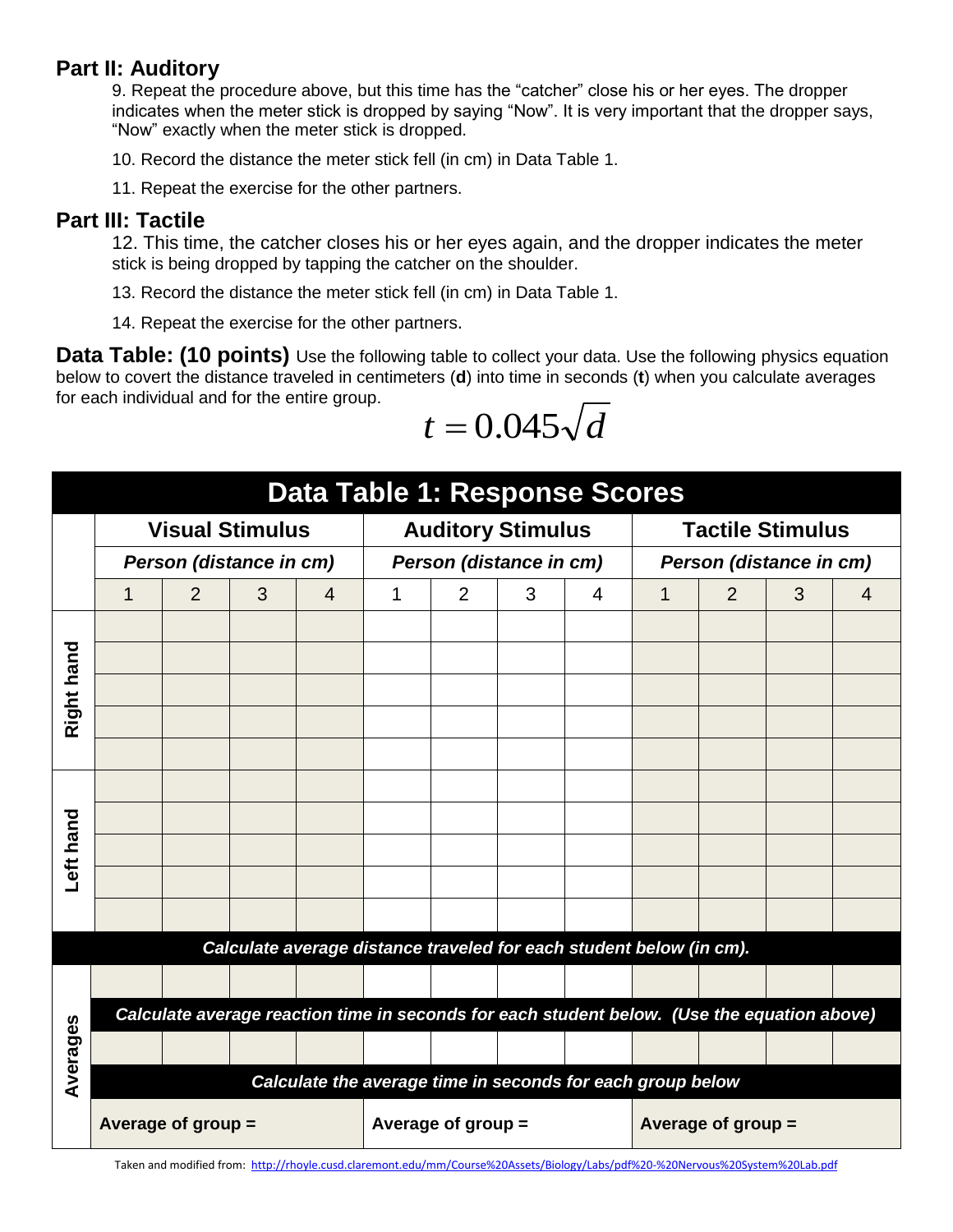**Graphing: (10 Points)** create a graph from your data. You decide how best to represent your data in a graph. Make sure you label both x and y axis and title your graph.

# **Questions: (2 points each)**

1. Which type of stimulus did your group respond to the best?

2. Why do you think that is?

3. Which type of stimulus did your group respond to the worst?